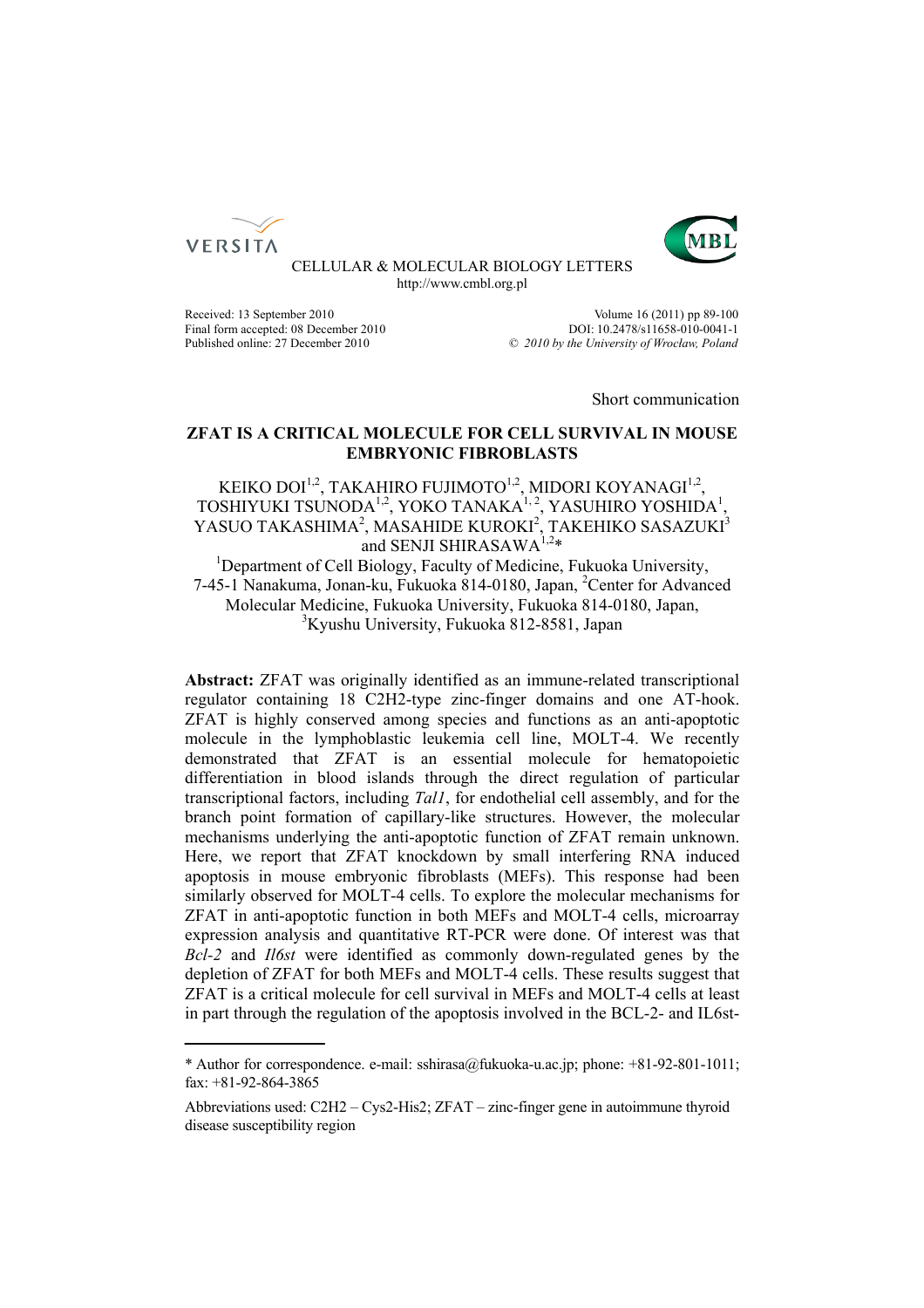mediated pathways. Further elucidation of the molecular functions for ZFAT might shed light on the cellular programs in the mesoderm-derived cells.

**Key words:** ZFAT, Transcription factor, MEFs, Apoptosis, Gene expression

## **INTRODUCTION**

Autoimmune thyroid disease (AITD), including Graves' disease and Hashimoto thyroiditis, is caused by an immune response to self-thyroid antigens. It affects 2-5% of the general population [1]. Through linkage and association analyses on a large group of Japanese AITD patients [2, 3], we identified ZFAT (the zincfinger gene in the AITD susceptibility region) as a susceptibility gene for AITD [3]. The human ZFAT gene encodes a 1,243-amino acid residue protein containing one AT-hook and 18 C2H2 zinc-finger domains. ZFAT is also highly conserved among species from fish to human [4]. The ZFAT protein is expressed in the B and T lymphocytes in mice, and ZFAT regulates the genes involved in immune responses [4]. Furthermore, we previously demonstrated that ZFAT is an anti-apoptotic molecule that is critical for cell survival in human leukemic MOLT-4 cells [5].

Recently, we demonstrated that  $Z$ *fat*-deficiency ( $Z$ *fat*<sup>-/-</sup>) is lethal for mice by embryonic day (E) 8.5, with a reduction in the number of blood islands and hematopoietic progenitor cells. ZFAT directly regulates the transcription factors including *Tal1*, *Lmo2* and *Gata1* in the blood islands [6]. We also reported that ZFAT is essential for endothelial cell assembly and the branch point formation of capillary-like structures in an angiogenesis model, suggesting that ZFAT is a critical transcriptional regulator for endothelial differentiation [7].

Genetic variants of *ZFAT* were reported to be associated with adult height in the Japanese and Korean populations [8], and with interferon-beta responsiveness in multiple sclerosis in western populations [9]. These reports and our previous findings together suggest the possibility that ZFAT is as a critical regulator not only in immune responses but also in growth, differentiation and apoptosis for the mesoderm-derived and mesenchymal cells.

In this study, to characterize the biological functions for ZFAT in mouse embryonic fibroblasts (MEFs), we investigated the effects of ZFAT depletion through the use of siRNA targeting ZFAT in MEFs, showing that the depletion of ZFAT by siRNA knockdown significantly induced apoptosis in MEFs. Furthermore, we identified the *Bcl-2* and *Il6st* genes as the genes commonly regulated by ZFAT for both MEFs and MOLT-4 cells.

## **MATERIALS AND METHODS**

#### **Preparation of the mouse embryonic fibroblasts, and cell culture**

Primary MEFs were isolated from E13-14 embryos of C57BL/6 mice and cultured at 37ºC in Dulbecco's modified Eagle's medium (DMEM) with 10% heat-inactivated fetal bovine serum, 0.1 mmol/l non-essential amino acids,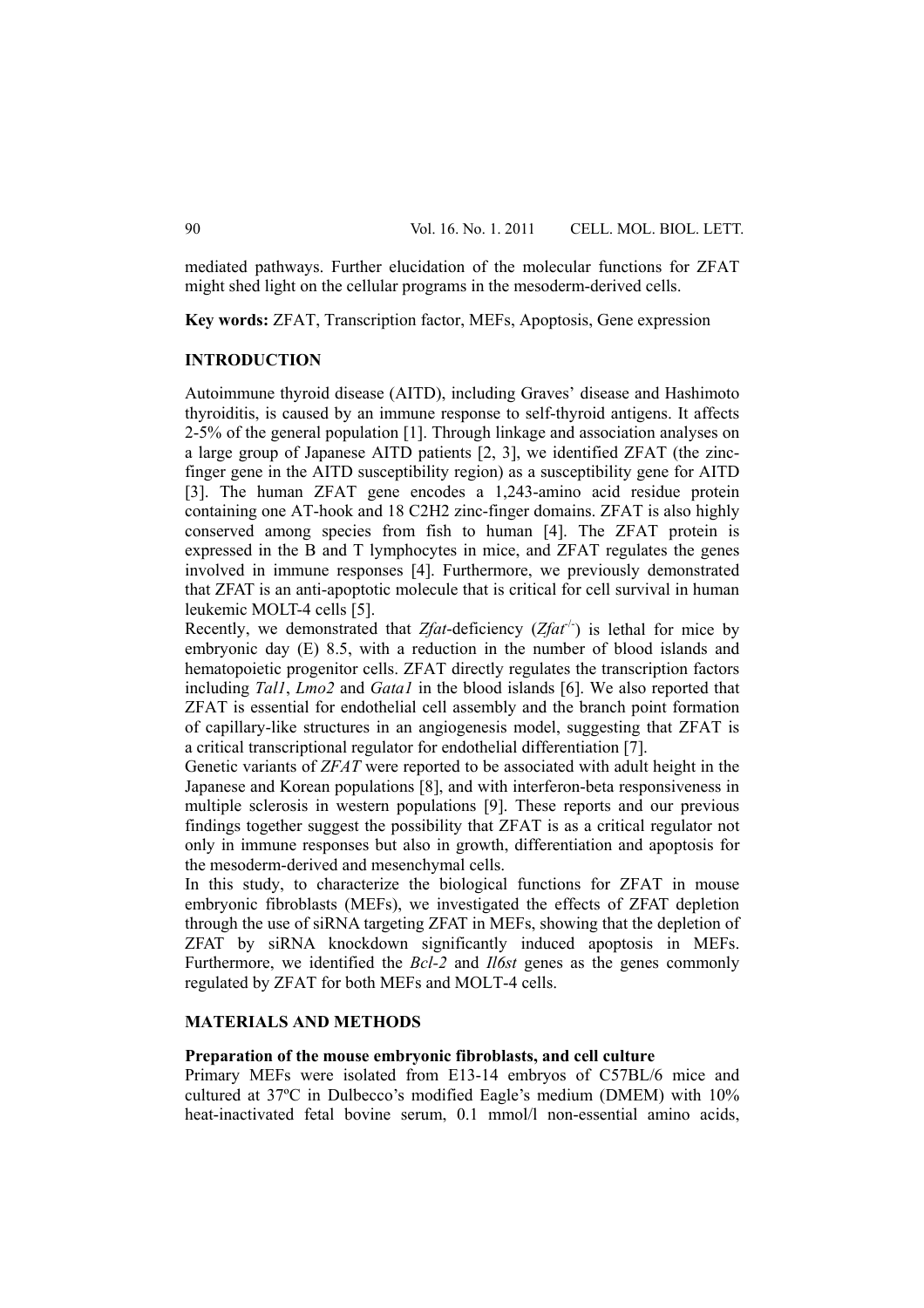50 μmol/l 2-mercaptoethanol and antibiotics. The experiments on the mice were approved by the University Committee on Animal Resources in the animal facility of Fukuoka University.

### **siRNAs and transfection**

The siRNA for ZFAT and scrambled control siRNA were obtained from Invitrogen (Stealth RNAi). The sequences of the ZFAT stealth siRNAs were:

mZFAT-siRNA (for MEFs, mouse) 5'-AUC UGC UGC AGG AUA UUC ACA GCG G-3' and 5'-CCG CUG UGA AUA UCC UGC AGC AGA U-3';

control-siRNA 5'-AUC GAU GUC GGG ACU AUA CAC UCG G-3' and 5'-CCG AGU GUA UAG UCC CGA CAU CGA U-3';

hZFAT-siRNA (for MOLT-4, human) 5'-AAC AUU UAC ACA UAA AGA UGG CCG U-3' and 5'-ACG GCC AUC UUU AUG UGU AAA UGU U-3';

control-siRNA 5'-AAC CGA UUA UAC ACA UAA AGG UCG U-3' and 5'-ACG ACC UUU AUG UGU AUA AUC GGU U-3'.

For each experiment, early passages (2 to 4) MEFs were plated at a density of  $5 \times 10^5$  cells per 6-cm dish. The MEFs were transfected with either mZFATsiRNA or control-siRNA using the Lipofectamine RNAi MAX reagent (Invitrogen) following the manufacturer's suggested protocol. The MOLT-4 cells were transfected with either hZFAT-siRNA or control-siRNA, as described previously [5].

#### **Western blot analysis**

Cells were lysed with a buffer containing 1% Nonidet P40, 0.5% deoxycholate, 0.1% SDS, 50 mM Tris-HCl (pH 7.5), 150 mM NaCl, and a protease inhibitor cocktail (Roche). The total cell lysates were subjected to SDS-PAGE and transferred to Nitrocellulose Transfer Membrane (Whatman). Western blot was done as described previously [6] using anti-ZFAT monoclonal antbody [6] or anti-ERK1 antibody (K-23; Santa Cruz Biotechnology). The signals were detected via enhanced chemiluminescence following the manufacturer's instructions (ECL detection system, Amersham).

#### **Proliferation analysis**

The proliferation activity was measured with the tetrazolium compound WST-8 (Cell Counting Kit-8; Dojindo Laboratories). The cells were plated in 48-well tissue culture plates at a density of  $1 \times 10^4$  cells per well in 200 µl of medium, and were transfected with siRNA. After 24, 48 and 72 h, 10 μl of WST-8 solution was added to each well, followed by incubation at 37ºC for 30 min. Absorbance at 450 nm was measured using a microplate reader.

#### **Apoptosis assay**

Cells were plated in 48-well tissue culture plates at a density of  $1 \times 10^4$  cells per well in 200 μl of medium and were transfected with siRNA. Caspase-3 and -7 activities were determined at 24 and 48 h using the Caspase-Glo 3/7 assay (Promega) by measuring luminescence as relative light units (RLUs) using a GLOMAX luminometer (Promega).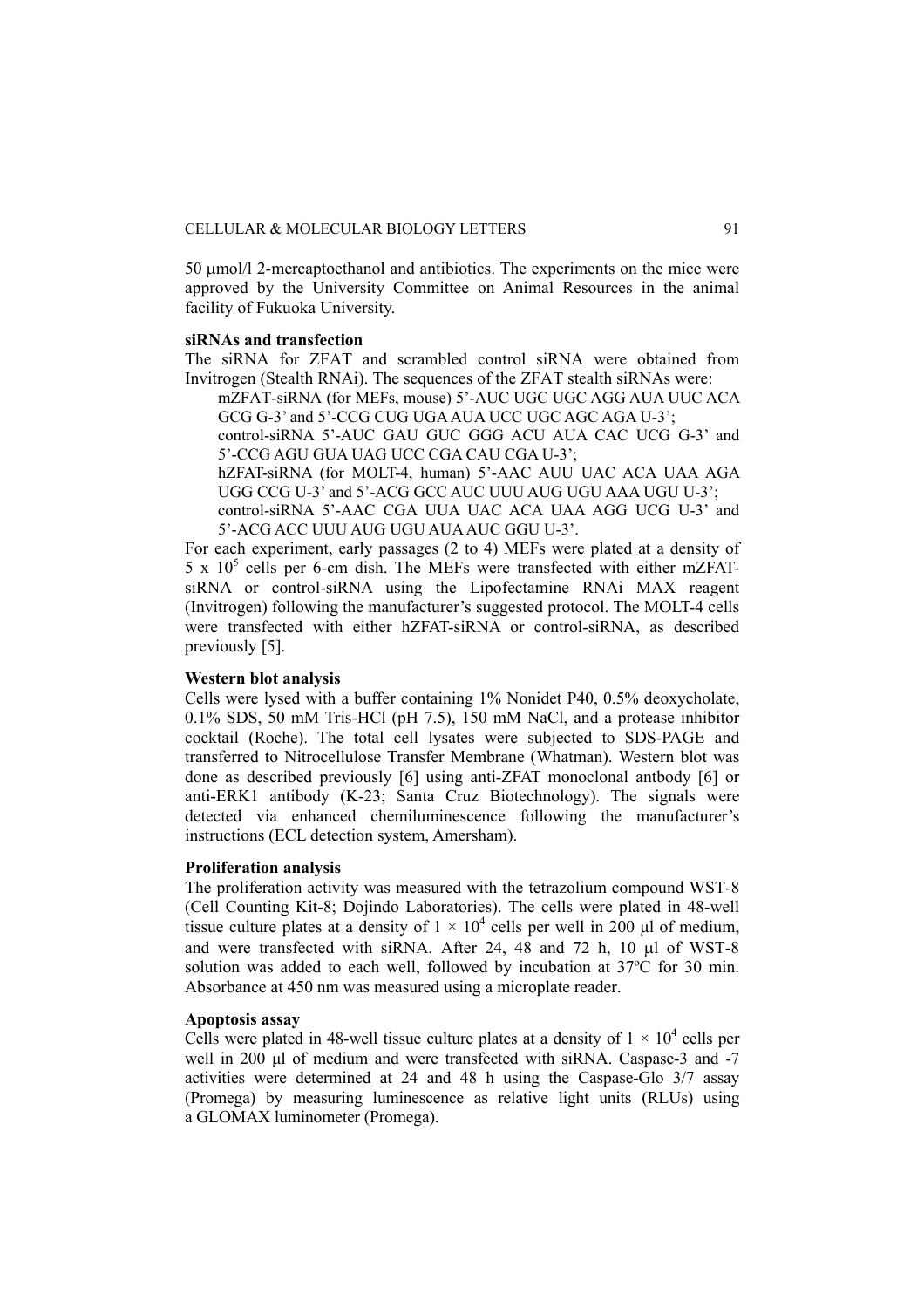### **Expression array analyses and quantitative RT-PCR**

Total RNA was extracted from the siRNA-transfected cells using a Qiagen RNeasy kit. The preparation of the biotinylated antisense cRNA, the hybridization to the GeneChip Human Genome U133 Plus 2.0 array (for MOLT-4 cells) or to the GeneChip Mouse Genome 430 2.0 array (for MEFs) (Affymetrix), and the washing, scanning and data processing were performed according to the manufacturers' instructions and as described previously [4]. Output files were then loaded into GeneSpring v11.0 (Agilent Technologies) with per gene normalization to the expression level of the control siRNAtransfected cells. Quantitative RT-PCR was performed using ABI PRISM 7900HT (Applied Biosystems) and Perfect Real Time Support System (TAKARA) [6]. The PCR primer IDs used for each of the 22 genes are listed in Supplementary Tab. 1 at http://dx.doi.org/10.2478/s11658-010-0041-1. Relative quantification for each gene expression was normalized by the expression level of *β-actin* or *Gapdh*. The data is presented as the means ± standard deviations of the means of triplicate samples.

#### **Statistical analysis**

The data is presented as the means  $\pm$  standard deviations of the means of triplicate samples. Statistical analyses were performed with an unpaired Student's t-test. Differences at  $P \le 0.05$  are considered to be statistically significant.

### **RESULTS AND DISCUSSION**

#### **Apoptosis is induced by the depletion of ZFAT in MEFs**

To characterize the biological functions for ZFAT in C57BL/6 MEFs, MEFs were transfected with mZFAT-siRNA or control-siRNA. ZFAT protein expression in MEFs transfected with mZFAT-siRNA was evidently suppressed compared with that in MEFs transfected with control-siRNA (Fig. 1A). As shown in Fig. 1B, depletion of ZFAT by siRNA knockdown significantly induced the reduction in cell proliferation at 48 and 72 h. To determine whether or not apoptosis is involved in the inhibition of cell growth, the activation of caspase-3 and -7 was analyzed. The activities of caspase-3 and -7 in MEFs transfected with ZFAT-siRNA were increased 1.74-fold at 24 h and 1.89-fold at 48 h, compared with those in MEFs transfected with control-siRNA (Fig. 1C), indicating that apoptosis was induced by ZFAT siRNA knockdown and that ZFAT is essential for cell survival for MEFs.

### **Genes regulated by ZFAT in the functions of apoptosis, cell growth and immune responses**

To identify the genes commonly regulated by ZFAT in both MEFs and MOLT-4 cells, we compared the gene expression profiles of MEFs transfected with mZFAT-siRNA or control-siRNA and MOLT-4 cells transfected with hZFATsiRNA or control-siRNA using microarray expression analysis. A gene was considered to be differentially expressed in ZFAT knockdown cells when the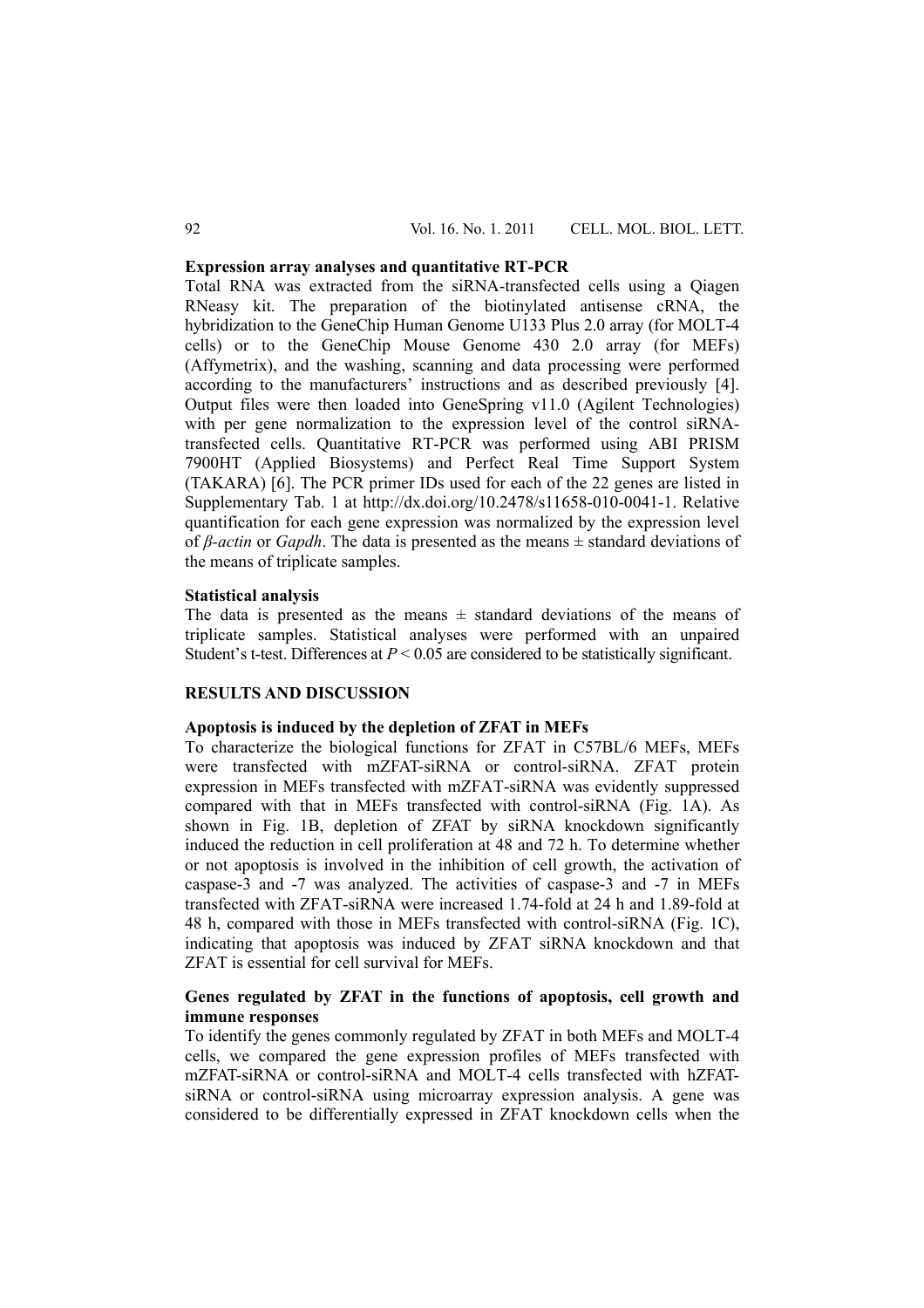

Fig. 1. The depletion of ZFAT by siRNA knockdown induces apoptosis in MEFs. Cells were transfected with mZFAT-siRNA or control-siRNA. A – The effects of siRNA on the levels of ZFAT protein expression. Western blot analysis for ZFAT expression at 24 h after transfection in MEFs transfected with mZFAT-siRNA or control-siRNA. ERK1 was used as a loading control.  $B -$  Suppression of cell growth in MEFs due to ZFAT knockdown. The cells were transfected with siRNA, and cell growth was determined at the indicated time points after transfection using the WST-8 colorimetric assay. The data is the average of three replicates  $\pm$  S.D. C – Caspase-3 and -7 activity in MEFs with ZFAT knockdown. MEFs transfected with mZFAT-siRNA or control-siRNA were plated at  $1 \times 10^4$  cells per well in 48-well plates. After 24 and 48 h, the caspase-3 and -7 activity was quantified. The activity was measured by cleavage of the fluorescent caspase-3 and -7 substrate Ac-DEVD-pNA. The data is the average of three replicates  $\pm$  S.D. Statistically significant differences are indicated as \**P* < 0.01.

fold change was greater than or less than 1.25, compared with that of the cells transfected with control-siRNA. Based on these criteria, 131 genes were selected as the genes commonly down-regulated by depletion of ZFAT both in MEFs and in MOLT-4 cells. From the point of view of ZFAT functions in MEFs, the differentially expressed genes involved in cell death were *Bcl-2*, *Gfra1*, *Nek1* and *Perp*; in cellular growth and proliferation, they were *Adam17*, *Akap13*, *Cadm1*, *Depdc6*, *Jag1*, *Mxd1*, *Mid1*, *Nf2*, *Pmp22*, *Prrx1*, *Tmeff2*, *Vegfa* and *Zfhx3*; and in immune responses, they were *Bcl-6*, *Cxcl3*, *Flt1* and *Il6st* (Tabs 1 and 2).

To confirm the microarray gene expression data, the 21 detected differentially expressed genes were analyzed via quantitative RT-PCR. There was a concordant relationship between the data obtained from microarray expression analysis and quantitative RT-PCR (Supplementary Tab. 2). Quantitative RT-PCR analysis showed that the mRNA levels of six of the genes (*Bcl-2*, *Depdc6*, *Flt1*, *Il6st*, *Gfra1* and *Pmp22*) in the ZFAT-siRNA-transfected MEFs and MOLT-4 cells were significantly reduced compared with those in the control-siRNAtransfected MEFs and MOLT-4 cells (fold change compared with each control: *Bcl-2*, -2.3 (MEFs), -2.5 (MOLT-4); *Depdc6*, -2.2, -1.7; *Flt1*, -1.3, -1.4; *Il6st*, -1.4, -1.7; *Gfra1*, -2.0, -1.5; *Pmp22*, -3.0, -1.6, respectively; Fig. 2). Of note is that the *Bcl-2* mRNA levels in the ZFAT-siRNA-transfected MEFs and MOLT-4 cells were reduced to more than 50% of those in MEFs transfected with controlsiRNA, suggesting that the reduction in BCL-2 expression may lead to an increase in caspase-3 activity, culminating in apoptosis in MEFs and MOLT-4 cells.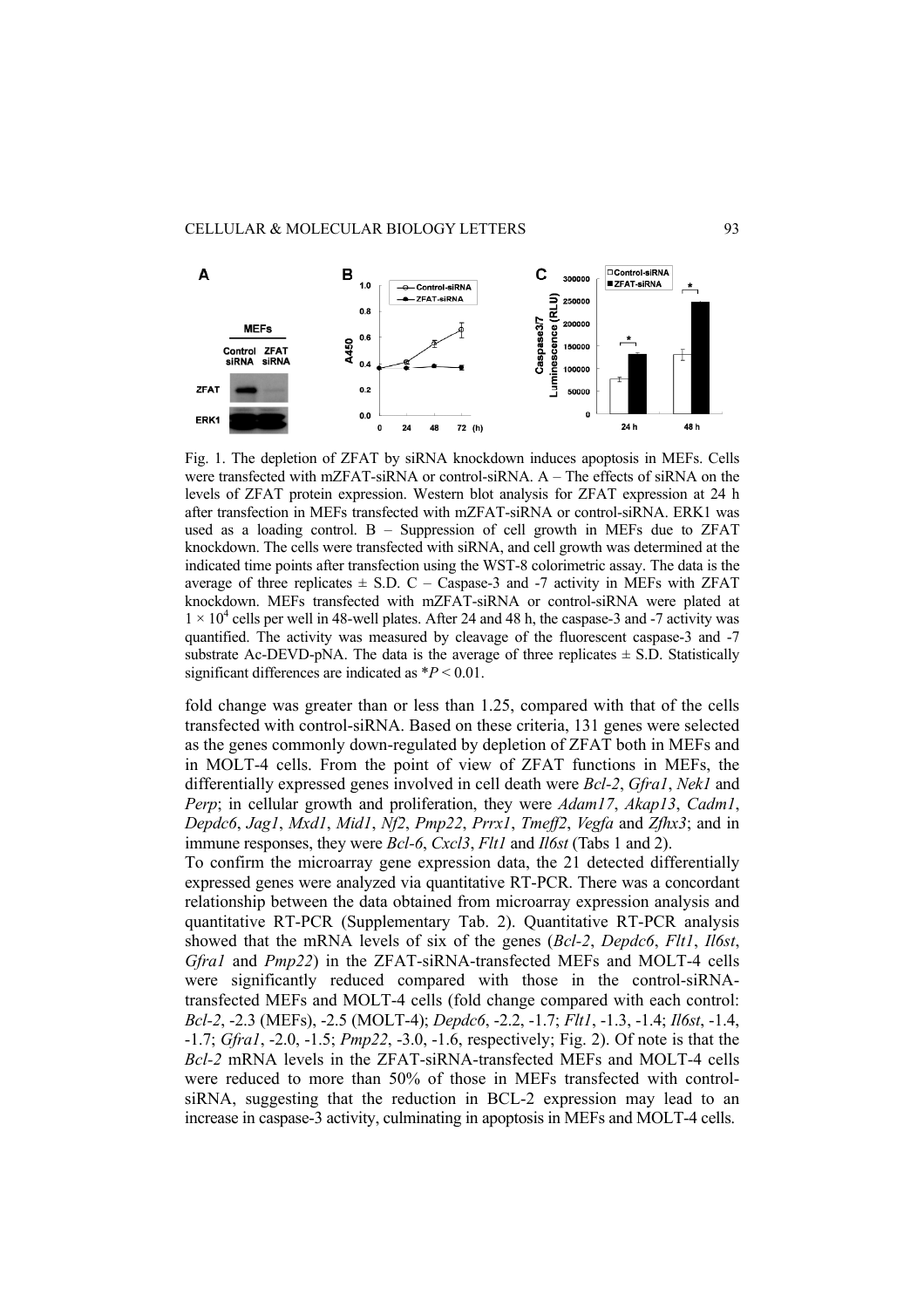Tab. 1. Down-regulated genes involved in the functions of cell death and cell proliferation by ZFAT-siRNA both in MEFs and in MOLT-4 cells.

|                     |                                                                              | MEFs siZFAT  |                   | MOLT-4 siZFAT |                   |
|---------------------|------------------------------------------------------------------------------|--------------|-------------------|---------------|-------------------|
|                     |                                                                              |              | Fold              |               | Fold              |
| Gene                | Gene title                                                                   |              | change            |               | change            |
| symbol<br>(NetAffx) | (NetAffx)                                                                    | Probe ID     | mZFAT-            | Probe ID      | hZFAT-            |
|                     |                                                                              |              | siRNA/            |               | siRNA/            |
|                     |                                                                              |              | control-<br>siRNA |               | control-<br>siRNA |
| Cell death          |                                                                              |              |                   |               |                   |
| Bcl <sub>2</sub>    | B-cell leukemia/lymphoma 2                                                   | 1437122 at   | $-2.22$           | 203685 at     | $-2.12$           |
|                     |                                                                              | 1457687 at   | $-1.74$           |               |                   |
|                     |                                                                              | 1422938 at   | $-1.44$           |               |                   |
| Gfra1               | glial cell line derived neurotrophic factor 1450440 at                       |              | $-3.97$           | 227550 at     | $-1.62$           |
|                     | family receptor alpha 1                                                      | 1439015 at   | $-1.81$           |               |                   |
| Nek1                | NIMA (never in mitosis gene a)-related                                       | 1438592 at   | $-1.94$           | 216213 at     | $-1.65$           |
|                     | expressed kinase 1, mRNA (cDNA clone 1434267_at<br>MGC:189932 IMAGE:9088119) |              | $-1.78$           |               |                   |
| Perp                | PERP, TP53 apoptosis effector                                                | 1416271 at   | $-3.00$           | 217744 s at   | $-1.50$           |
|                     | Cellular growth and proliferation                                            |              |                   |               |                   |
|                     | Adam17 a disintegrin and metallopeptidase                                    | 1421857 at   | $-1.97$           | 237897 at     | $-1.43$           |
|                     | domain 17                                                                    | 1421858 at   | $-1.97$           |               |                   |
|                     |                                                                              | 1421859 at   | $-2.19$           |               |                   |
| Akap13              | A kinase (PRKA) anchor protein 13                                            | 1430185 at   | $-1.30$           | 232188 at     | $-1.39$           |
| Cadm1               | cell adhesion molecule 1                                                     | 1417377 at   | $-1.54$           | 209030 s at   | $-1.39$           |
|                     |                                                                              | 1417376 a at | $-1.35$           |               |                   |
| Depdc <sub>6</sub>  | DEP domain containing 6                                                      | 1451348 at   | $-2.29$           | 218858 at     | $-2.05$           |
|                     |                                                                              | 1428622 at   | $-2.26$           |               |                   |
|                     |                                                                              | 1443579 s at | $-1.84$           |               |                   |
|                     |                                                                              | 1453571 at   | $-1.35$           |               |                   |
| Jag1                | jagged 1                                                                     | 1421106 at   | $-1.47$           | 209099 x at   | $-1.53$           |
|                     |                                                                              | 1434070 at   | $-1.46$           |               |                   |
| Mxd1                | MAX dimerization protein 1                                                   | 1434830 at   | $-2.60$           | 228846 at     | $-1.36$           |
| Mid1                | midline 1                                                                    | 1438239_at   | $-1.30$           | 210694 s at   | $-1.39$           |
| Nf <sub>2</sub>     | neurofibromatosis 2                                                          | 1450382 at   | $-1.58$           | 238618 at     | $-1.35$           |
|                     |                                                                              | 1421820 a at | $-1.47$           |               |                   |
| Pmp22               | peripheral myelin protein 22                                                 | 1417133 at   | $-2.91$           | 210139 s at   | $-1.32$           |
| Prrx1               | paired related homeobox 1                                                    | 1439774 at   | $-1.66$           | 205991_s_at   | $-1.33$           |
|                     |                                                                              | 1425528 at   | $-1.41$           |               |                   |
|                     |                                                                              | 1425526 a at | $-1.33$           |               |                   |
|                     |                                                                              | 1425527_at   | $-1.26$           |               |                   |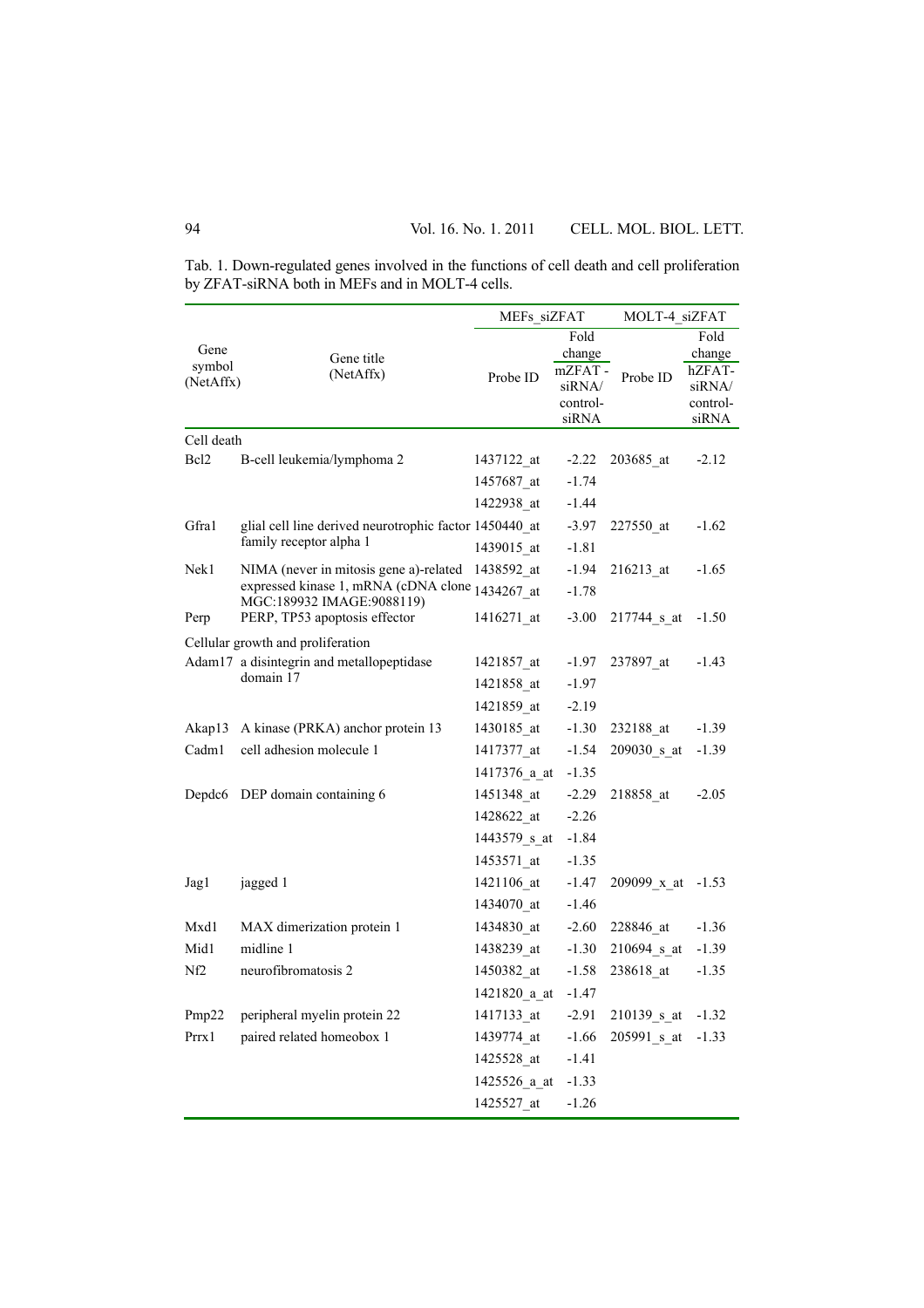## CELLULAR & MOLECULAR BIOLOGY LETTERS 95

|                     |                                                                            | MEFs siZFAT  |                   | MOLT-4 siZFAT |                   |
|---------------------|----------------------------------------------------------------------------|--------------|-------------------|---------------|-------------------|
| Gene                | Gene title<br>(NetAffx)                                                    | Probe ID     | Fold<br>change    |               | Fold<br>change    |
| symbol<br>(NetAffx) |                                                                            |              | mZFAT-<br>siRNA/  | Probe ID      | hZFAT-<br>siRNA/  |
|                     |                                                                            |              | control-<br>siRNA |               | control-<br>siRNA |
| Tmeff <sub>2</sub>  | transmembrane protein with EGF-like                                        | 1441598 at   | $-1.74$           | 224321 at     | $-1.46$           |
| Vegfa               | and two follistatin-like domains 2<br>vascular endothelial growth factor A | 1420909 at   | $-1.27$           | $210512$ s at | $-1.31$           |
|                     |                                                                            |              |                   | $210513$ s_at | $-1.76$           |
| $Z$ fhx $3$         | zinc finger homeobox 3                                                     | 1453267 at   | $-1.52$           | 226137 at     | $-1.47$           |
|                     |                                                                            | 1429725 at   | $-1.45$           |               |                   |
|                     |                                                                            | 1449947 s at | $-1.39$           |               |                   |
|                     |                                                                            | 1420650 at   | $-1.38$           |               |                   |
|                     |                                                                            | 1420649 at   | $-1.38$           |               |                   |

The mRNA profiling was carried out in MEFs and MOLT-4 cells transfected with ZFAT-siRNA or control-siRNA.

|                                         | Tab. 2. Down-regulated genes involved in the function of the immune responses by ZFAT- |
|-----------------------------------------|----------------------------------------------------------------------------------------|
| siRNA both in MEFs and in MOLT-4 cells. |                                                                                        |

|                  |                                            |              | MEFs siZFAT              |             | MOLT-4 siZFAT                |  |
|------------------|--------------------------------------------|--------------|--------------------------|-------------|------------------------------|--|
| Gene<br>symbol   | Gene title<br>(NetAffx)                    | Probe ID     | Fold<br>change<br>mZFAT- |             | Fold<br>change               |  |
| (NetAffx)        |                                            |              | siRNA/<br>control-       | Probe ID    | hZFAT-<br>siRNA/<br>control- |  |
|                  |                                            |              | siRNA                    |             | siRNA                        |  |
|                  | Immunological disease                      |              |                          |             |                              |  |
| Bcl <sub>6</sub> | B-cell leukemia/lymphoma 6                 | 1421818 at   | $-1.25$                  | 203140 at   | $-1.85$                      |  |
| Cxcl3            | chemokine $(C-X-C \text{ motif})$ ligand 3 | 1438148 at   | $-1.56$                  | 207850 at   | $-1.61$                      |  |
| F <sub>lt1</sub> | FMS-like tyrosine kinase 1                 | 1451756 at   | $-1.62$                  | 232809 s at | $-1.31$                      |  |
|                  |                                            | 1454037 a at | $-1.33$                  |             |                              |  |
|                  |                                            | 1440926 at   | $-1.31$                  |             |                              |  |
| Il6st            | interleukin 6 signal transducer            | 1421239 at   | $-1.50$                  | 204864 s at | $-1.69$                      |  |
|                  |                                            | 1460295 s at | $-1.37$                  |             |                              |  |
|                  |                                            | 1452843 at   | $-1.37$                  |             |                              |  |

The mRNA profiling was carried out in MEFs and MOLT-4 cells transfected with ZFAT-siRNA or control-siRNA.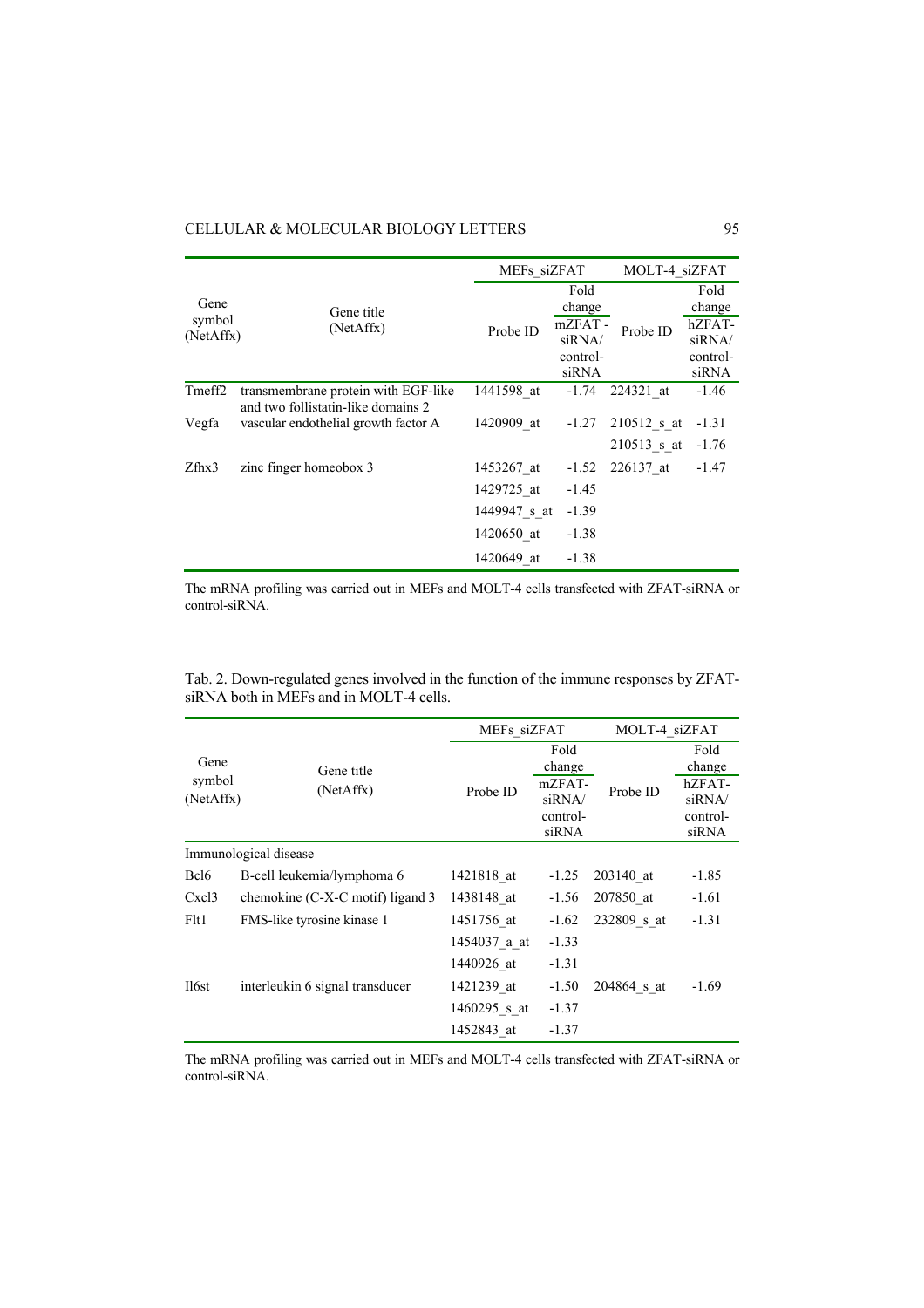

Fig. 2. A reduction in the expression of apoptotic and immune-related genes through the depletion of ZFAT in MEFs and MOLT-4 cells. The mRNA levels of the six genes (*Bcl-2*, *Depdc6*, *Flt1*, *Il6st*, *Gfra1* and *Pmp22*) in MEFs and MOLT-4 cells transfected with ZFAT-siRNA or control-siRNA are shown. Quantitative RT-PCR was performed using RNA from MEFs and MOLT-4 cells transfected with ZFAT-siRNA or control-siRNA. The data is the average of three replicates  $\pm$  S.D. Statistically significant differences are indicated as  $*P < 0.05$ ,  $**P < 0.01$ .

In this article, we demonstrated that ZFAT knockdown by small interfering RNA in MEFs also induced apoptosis as with MOLT-4 cells [5]. Furthermore, we showed that particular apoptosis-related genes including *Bcl-2* and *Il6st* were down-regulated by the depletion of ZFAT both in MEFs and in MOLT-4 cells. Together, this suggests that ZFAT critically regulates the expressions of *Bcl-2 and Il6st* (Fig. 3)*.* 

ZFAT is highly conserved among ZFAT orthologues from fish to mammalian species [4], and  $Zfat^{-/}$  mice die by embryonic day (E) 8.5 [6], indicating that ZFAT plays pivotal roles in mouse development. ZFAT knockdown by small interfering RNA in MEFs induced apoptosis, supporting the hypothesis that ZFAT is essential for cell survival and plays a critical role in mesoderm-derived cells and mesenchymal cells.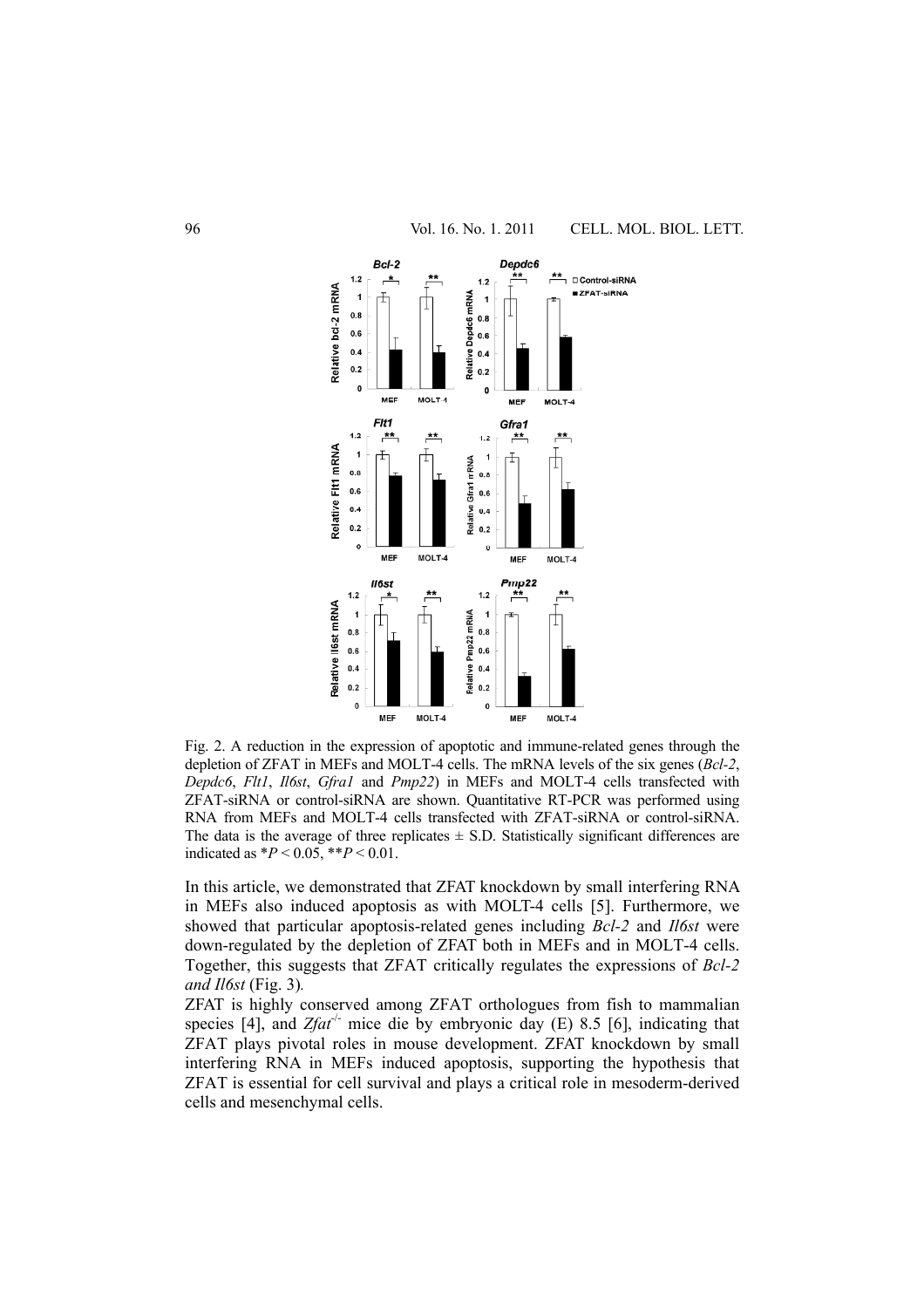

Fig. 3. The molecular mechanisms underlying the anti-apoptotic activity of ZFAT.

BCL-2 is a negative regulator for cellular apoptosis and a major regulator of the intrinsic apoptosis pathways [10]. Our data indicated that the reduced BCL-2 expression might result in an increase in caspase-3 activity in MEFs and MOLT-4 cells transfected with ZFAT-siRNA. On the other hand, *Il6st* (also known as gp130) is a common subunit for the interleukin-6 (IL-6) family of cytokines, which are involved in cell proliferation, differentiation and cell death in various tissues [11]. The mutation of tyrosine 767 in the membrane-proximal 133 amino acid residues of IL6st disrupts STAT3 activation, resulting in apoptosis and the loss of Bcl-2 induction [12]. Depletion of ZFAT in MEFs and MOLT-4 cells induced a reduction in the expressions of *Il6st* and *Bcl-2*, suggesting that IL6st and BCL-2 participate in the ZFAT-mediated anti-apoptosis function.

*Depdc6* encodes DEPTOR, which is a novel binding partner for mTOR [13, 14]. Depleting multiple myeloma cells of DEPTOR activates mTORC1 and inhibits PKB phosphorylation, and inhibits proliferation and induces apoptosis [13]. Our data demonstrated that *Depdc6* mRNA was down-regulated by the depletion of ZFAT. The molecular mechanisms underlying the apoptosis induced by the depletion of ZFAT in MEFs and MOLT-4 cells might be involved in DEPTORand mTOR-mediated signaling pathways (Fig. 3).

Flt1 (also known as VEGFR1) plays an active role in vascular endothelial growth factor-mediated (VEGF-mediated) autocrine signaling of tumor growth and angiogenesis. Recent studies of Flt1 in several tumor cells suggest that VEGF/Flt1 signaling has autocrine survival activity [15-18]. Treatment with anti-VEGF and anti-Flt1 antibodies inhibits ERK1/2 activation and downregulates *Bcl-2* expression in the highly malignant neuroblastoma cell line SK-N-BE(2) [19]. Furthermore, reduced endogenous VEGF or VEGFR1 expressions induce apoptosis in MDA-MB-231 and MCF-7 breast cancer cells [20]. Our studies showed that *Vegfa*, *Flt1* and *Bcl-2* were down-regulated by a depletion of ZFAT in MEFs and MOLT-4 cells. One possible mechanism of apoptosis through the depletion of ZFAT might be the reduction of BCL-2 via the VEGF/Flt1 signaling pathway.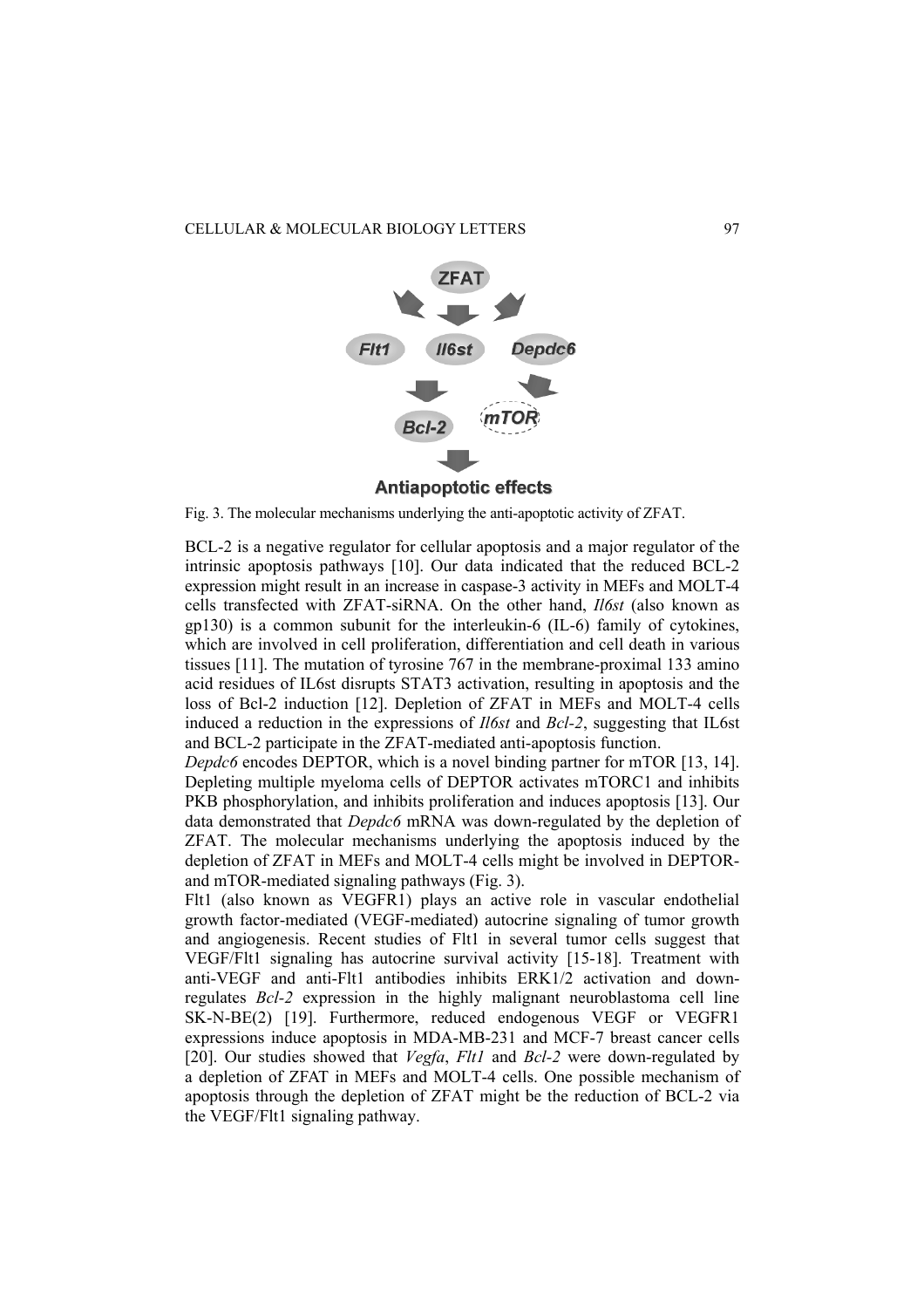In summary, our report demonstrated that ZFAT is a critical regulator for cell survival in MEFs, and that the apoptosis induced by a depletion of ZFAT may be involved in BCL-2-mediated pathways. Further studies are necessary to elucidate the functional roles of the ZFAT-regulated genes identified in this study, and to identify the signaling pathways responsible for the induction of apoptosis through the depletion of ZFAT. Evidence is accumulating that ZFAT is an important factor in contributing to cellular differentiation, development and a variety of immunological diseases. Elucidation of the precise molecular mechanisms for ZFAT will provide important information not only for cellular programs but also for understanding the pathogenic mechanisms of diseases, and might provide specific targets for therapeutic intervention.

**Acknowledgements.** The authors would like to thank Ms T. Danno for her technical assistance. This study was supported by a grant from the Genome Network Project; a Grant-in-Aid for Scientific Research on Priority Areas "Applied Genomics" from the Ministry of Education, Culture, Sports, Science, and Technology; and a Grant-in-Aid for Scientific Research (B) from the Japan Society for the Promotion of the Science.

### **REFERENCES**

- 1. Jacobson, E.M. and Tomer, Y. The CD40, CTLA-4, thyroglobulin, TSH receptor, and PTPN22 gene quintet and its contribution to thyroid autoimmunity: back to the future. **J. Autoimmun.** 28 (2007) 85-98.
- 2. Sakai, K., Shirasawa, S., Ishikawa, N., Ito, K., Tamai, H., Kuma, K., Akamizu, T., Tanimura, M., Furugaki, K., Yamamoto, K. and Sasazuki, T. Identification of susceptibility loci for autoimmune thyroid disease to 5q31-q33 and Hashimoto's thyroiditis to 8q23-q24 by multipoint affected sib-pair linkage analysis in Japanese. **Hum. Mol. Genet.** 10 (2001) 1379-1386.
- 3. Shirasawa, S., Harada, H., Furugaki, K., Akamizu, T., Ishikawa, N., Ito, K., Tamai, H., Kuma, K., Kubota, S., Hiratani, H., Tsuchiya, T., Baba, I., Ishikawa, M., Tanaka, M., Sakai, K., Aoki, M., Yamamoto, K. and Sasazuki, T. SNPs in the promoter of a B cell-specific antisense transcript, SAS-ZFAT, determine susceptibility to autoimmune thyroid disease. **Hum. Mol. Genet.** 13 (2004) 2221-2231.
- 4. Koyanagi, M., Nakabayashi, K., Fujimoto, T., Gu, N., Baba, I., Takashima, Y., Doi, K., Harada, H., Kato, N., Sasazuki, T. and Shirasawa, S. ZFAT expression in B and T lymphocytes and identification of ZFAT-regulated genes. **Genomics** 91 (2008) 451-457.
- 5. Fujimoto, T., Doi, K., Koyanagi, M., Tsunoda, T., Takashima, Y., Yoshida, Y., Sasazuki, T. and Shirasawa, S. ZFAT is an antiapoptotic molecule and critical for cell survival in MOLT-4 cells. **FEBS Lett.** 583 (2009) 568-572.
- 6. Tsunoda, T., Takashima, Y., Tanaka, Y., Fujimoto, T., Doi, K., Hirose, Y., Koyanagi, M., Yoshida, Y., Okamura, T., Kuroki, M., Sasazuki, T. and Shirasawa, S. Immune-related zinc finger gene ZFAT is an essential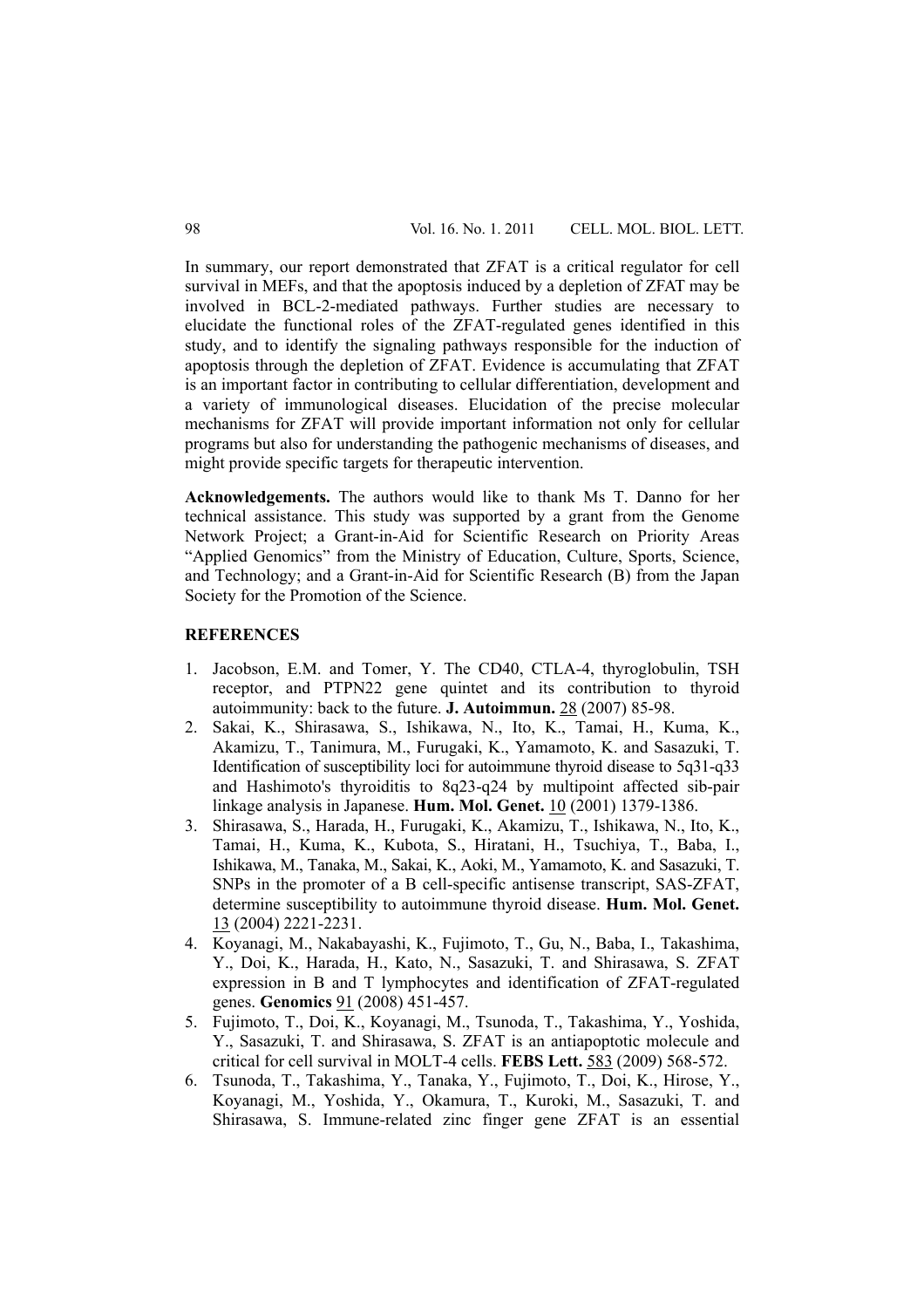### CELLULAR & MOLECULAR BIOLOGY LETTERS 99

transcriptional regulator for hematopoietic differentiation in blood islands. **Proc. Natl. Acad. Sci. USA** 107 (2010) 14199-14204.

- 7. Yoshida, Y., Tsunoda, T., Takashima, Y., Fujimoto, T., Doi, K., Sasazuki, T., Kuroki, M., Iwasaki, A. and Shirasawa, S. ZFAT is essential for endothelial cell assembly and the branch point formation of capillary-like structures in an angiogenesis model. **Cell. Mol. Biol. Lett.** 15 (2010) 541-550.
- 8. Takeuchi, F., Nabika, T., Isono, M., Katsuya, T., Sugiyama, T., Yamaguchi, S., Kobayashi, S., Yamori, Y., Ogihara, T. and Kato, N. Evaluation of genetic loci influencing adult height in the Japanese population. **J. Hum. Genet.** 54 (2009) 749-752.
- 9. Comabella, M., Craig, D.W., Morcillo-Suarez, C., Rio, J., Navarro, A., Fernandez, M., Martin, R. and Montalban, X. Genome-wide scan of 500,000 single-nucleotide polymorphisms among responders and nonresponders to interferon beta therapy in multiple sclerosis. **Arch. Neurol.** 66 (2009) 972-978.
- 10. Chao, D.T. and Korsmeyer, S.J. BCL-2 family: regulators of cell death. **Annu. Rev. Immunol.** 16 (1998) 395-419.
- 11. Hirano, T., Nakajima, K. and Hibi, M. Signaling mechanisms through gp130: a model of the cytokine system. **Cytokine Growth Factor Rev.** 8 (1997) 241-252.
- 12. Fukada, T., Hibi, M., Yamanaka, Y., Takahashi-Tezuka, M., Fujitani, Y., Yamaguchi, T., Nakajima, K. and Hirano, T. Two signals are necessary for cell proliferation induced by a cytokine receptor gp130: involvement of STAT3 in anti-apoptosis. **Immunity** 5 (1996) 449-460.
- 13. Peterson, T.R., Laplante, M., Thoreen, C.C., Sancak, Y., Kang, S.A., Kuehl, W.M., Gray, N.S. and Sabatini, D.M. DEPTOR is an mTOR inhibitor frequently overexpressed in multiple myeloma cells and required for their survival. **Cell** 137 (2009) 873-886.
- 14. Proud, C.G. Dynamic balancing: DEPTOR tips the scales. **J. Mol. Cell. Biol.** 1(2009) 61-63.
- 15. Wang, E.S., Teruya-Feldstein, J., Wu, Y., Zhu, Z., Hicklin, D.J. and Moore, M.A. Targeting autocrine and paracrine VEGF receptor pathways inhibits human lymphoma xenografts in vivo. **Blood** 104 (2004) 2893-2902.
- 16. Santos, S.C. and Dias, S. Internal and external autocrine VEGF/KDR loops regulate survival of subsets of acute leukemia through distinct signaling pathways. **Blood** 103 (2004) 3883-3889.
- 17. Lee, Y.K., Bone, N.D., Strege, A.K., Shanafelt, T.D., Jelinek, D.F. and Kay, N.E. VEGF receptor phosphorylation status and apoptosis is modulated by a green tea component, epigallocatechin-3-gallate (EGCG), in B-cell chronic lymphocytic leukemia. **Blood** 104 (2004) 788-794.
- 18. Bellamy, W.T., Richter, L., Sirjani, D., Roxas, C., Glinsmann-Gibson, B., Frutiger, Y., Grogan, T.M. and List, A.F. Vascular endothelial cell growth factor is an autocrine promoter of abnormal localized immature myeloid precursors and leukemia progenitor formation in myelodysplastic syndromes. **Blood** 97 (2001) 1427-1434.